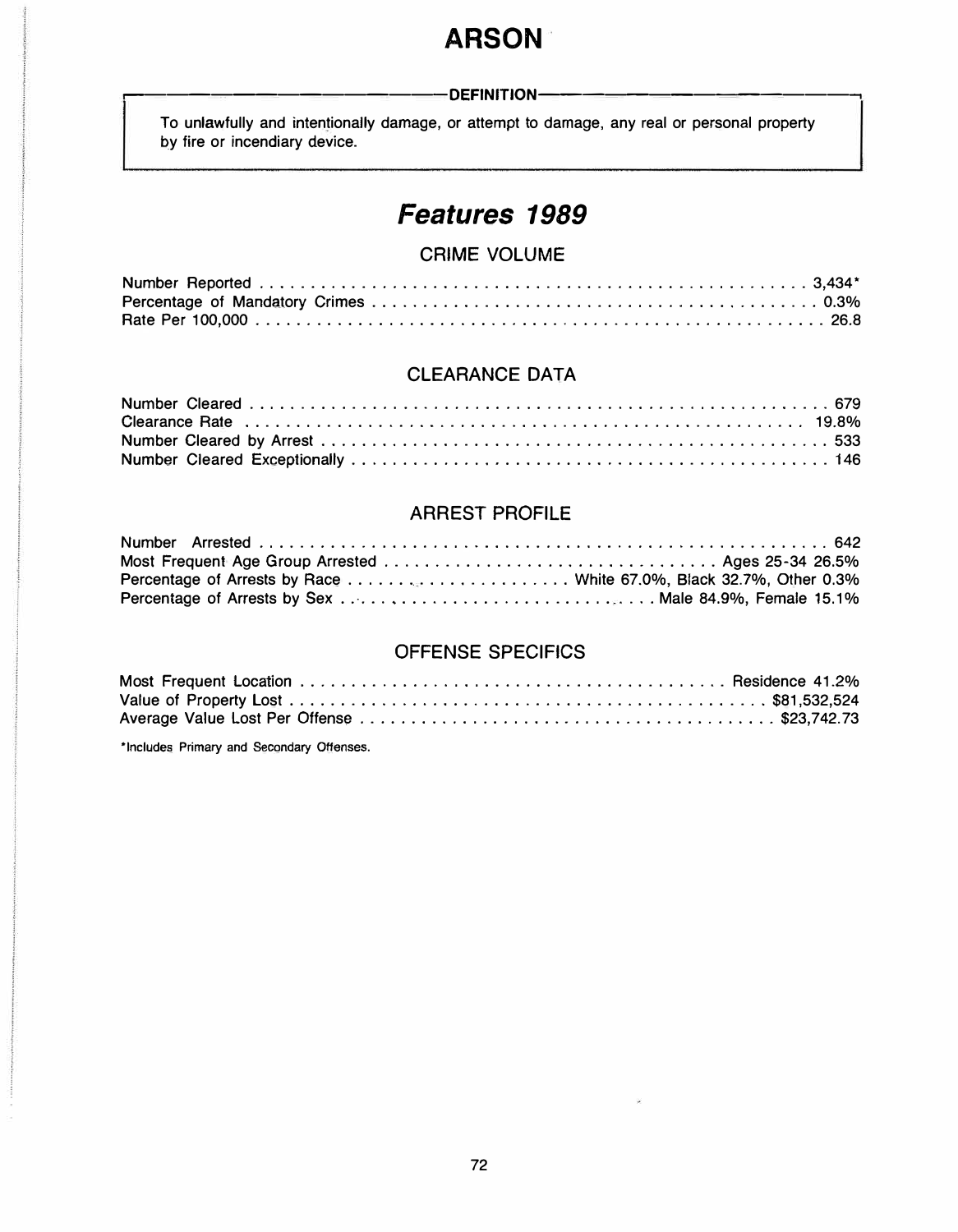#### ARSON OFFENSES BY LOCATION 1989



# SECONDARY OFFENSES REPORTED WITH ARSON\*\* 1989

|                                  | <b>SECONDARY OFFENSE</b> |                          |                           |                |              |       |  |  |
|----------------------------------|--------------------------|--------------------------|---------------------------|----------------|--------------|-------|--|--|
| <b>PRIMARY</b><br><b>CEFENSE</b> | <b>None</b>              | <b>Simple</b><br>Assault | Drua <i>f</i><br>Narcotic | <b>Bribery</b> | Embezzlement | Fraud |  |  |
| Arson                            | 2.903                    |                          |                           |                |              |       |  |  |

\*Includes primary and secondary offenses.

\*\*Incident in which the primary offense is Arson, these are the offenses committed in conjunction with the incident.